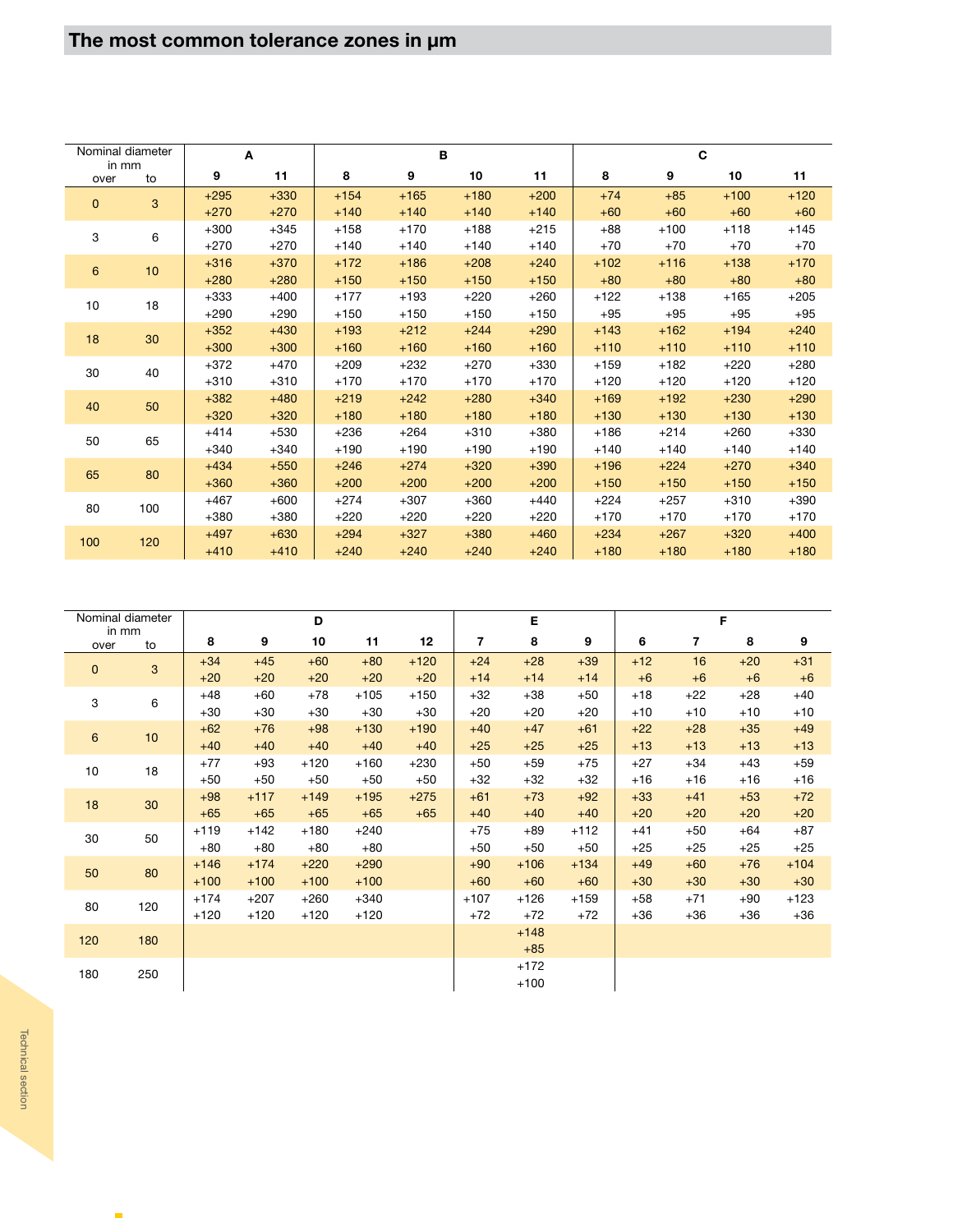| Nominal diameter |     |       | G              |                |                |                | н                       |                |                |                |       | J     |       |
|------------------|-----|-------|----------------|----------------|----------------|----------------|-------------------------|----------------|----------------|----------------|-------|-------|-------|
| in mm<br>over    | to  | 6     | $\overline{7}$ | 6              | 7              | 8              | 9                       | 10             | 11             | 12             | 6     | 7     | 8     |
| $\mathbf{0}$     | 3   | $+8$  | $+12$          | $+6$           | $+10$          | $+14$          | $+25$                   | $+40$          | $+60$          | $+100$         | $+2$  | $+4$  | $+6$  |
|                  |     | $+2$  | $+2$           | $\mathbf{0}$   | $\mathbf{0}$   | $\mathbf{0}$   | $\mathbf{0}$            | $\mathbf{0}$   | $\overline{0}$ | $\Omega$       | $-4$  | $-6$  | $-8$  |
| 3                | 6   | $+12$ | $+16$          | $+8$           | $+12$          | $+18$          | $+30$                   | $+48$          | $+75$          | $+120$         | $+5$  | $+6$  | $+10$ |
|                  |     | $+4$  | $+4$           | 0              | $\mathbf 0$    | 0              | $\mathbf 0$             | $\mathbf 0$    | $\mathbf 0$    | $\Omega$       | -3    | -6    | $-8$  |
| $\boldsymbol{6}$ | 10  | $+14$ | $+20$          | $+9$           | $+15$          | $+22$          | $+36$                   | $+58$          | $+90$          | $+150$         | $+5$  | $+8$  | $+12$ |
|                  |     | $+5$  | $+5$           | $\mathbf{0}$   | $\mathbf{0}$   | $\overline{0}$ | $\overline{\mathbf{0}}$ | $\mathbf{0}$   | $\mathbf{0}$   | $\overline{0}$ | $-4$  | $-7$  | $-10$ |
| 10               | 18  | $+17$ | $+24$          | $+11$          | $+18$          | $+27$          | $+43$                   | $+70$          | $+110$         | $+180$         | $+6$  | $+10$ | $+15$ |
|                  |     | $+6$  | $+6$           | 0              | 0              | 0              | $\mathbf 0$             | $\mathbf 0$    | 0              | $\Omega$       | $-5$  | -8    | $-12$ |
| 18               | 30  | $+20$ | $+28$          | $+13$          | $+21$          | $+33$          | $+52$                   | $+84$          | $+130$         | $+210$         | $+8$  | $+12$ | $+20$ |
|                  |     | $+7$  | $+7$           | $\mathbf{0}$   | $\mathbf{0}$   | $\overline{0}$ | $\overline{0}$          | $\mathbf{0}$   | $\mathbf{0}$   | $\Omega$       | $-5$  | $-9$  | $-13$ |
| 30               | 50  | $+25$ | $+34$          | $+16$          | $+25$          | $+39$          | $+62$                   | $+100$         | $+160$         | $+250$         | $+10$ | $+14$ | $+24$ |
|                  |     | $+9$  | $+9$           | $\mathbf 0$    | $\Omega$       | $\mathbf 0$    | $\mathbf 0$             | $\mathbf 0$    | 0              | $\Omega$       | $-6$  | $-11$ | $-15$ |
| 50               | 80  | $+29$ | $+40$          | $+19$          | $+30$          | $+46$          | $+74$                   | $+120$         | $+190$         | $+300$         | $+13$ | $+18$ | $+28$ |
|                  |     | $+10$ | $+10$          | $\overline{0}$ | $\mathbf{0}$   | $\overline{0}$ | $\mathbf{0}$            | $\overline{0}$ | $\mathbf{0}$   | $\Omega$       | $-6$  | $-12$ | $-18$ |
| 80               | 120 | $+34$ | $+47$          | $+22$          | $+35$          | $+54$          | $+87$                   | $+140$         | $+220$         | $+350$         | $+16$ | $+22$ | $+34$ |
|                  |     | $+12$ | $+12$          | $\mathbf 0$    | $\Omega$       | $\Omega$       | $\Omega$                | $\mathbf 0$    | $\Omega$       | $\Omega$       | $-6$  | $-13$ | $-20$ |
| 120              | 180 |       | $+54$          | $+25$          | $+40$          | $+63$          | $+100$                  | $+160$         | $+250$         |                | $+18$ | $+26$ | $+41$ |
|                  |     |       | $+14$          | $\overline{0}$ | $\overline{0}$ | $\mathbf{0}$   | $\mathbf{0}$            | $\mathbf{0}$   | $\overline{0}$ |                | $-7$  | $-14$ | $-22$ |
| 180              | 250 |       | $+61$          | $+29$          | $+46$          | $+72$          | $+115$                  | $+185$         | $+290$         |                | $+22$ | $+30$ | $+47$ |
|                  |     |       | $+15$          | 0              | 0              | $\mathbf 0$    | $\Omega$                | 0              | 0              |                | $-7$  | $-16$ | $-25$ |

| Nominal diameter |              |        | <b>JS</b>      |         |         |              | Κ                       |              |       | М              |       |
|------------------|--------------|--------|----------------|---------|---------|--------------|-------------------------|--------------|-------|----------------|-------|
| in mm<br>over    | to           | 6      | $\overline{7}$ | 8       | 9       | 6            | $\overline{\mathbf{r}}$ | 8            | 6     | $\overline{7}$ | 8     |
| $\mathbf 0$      | $\mathbf{3}$ | $+3$   | $+5$           | $+7$    | $+12,5$ | $\mathbf{0}$ | $\mathbf{0}$            | $\mathbf{0}$ | $-2$  | $-2$           | $-4$  |
|                  |              | $-3$   | $-5$           | $-7$    | $-12.5$ | $-6$         | $-10$                   | $-14$        | $-8$  | $-12$          | $-18$ |
| 3                | 6            | $+4$   | $+6$           | $+9$    | $+15$   | $+2$         | $+3$                    | $+5$         | $-1$  | $\mathbf 0$    | $+2$  |
|                  |              | $-4$   | -6             | -9      | $-15$   | $-6$         | -9                      | $-13$        | -9    | $-12$          | $-16$ |
| 6                | 10           | $+4.5$ | $+7.5$         | $+11$   | $+18$   | $+2$         | $+5$                    | $+6$         | $-3$  | $\mathbf{0}$   | $+1$  |
|                  |              | $-4.5$ | $-7.5$         | $-11$   | $-18$   | $-7$         | $-10$                   | $-16$        | $-12$ | $-215$         | $-21$ |
| 10               | 18           | $+5.5$ | $+9$           | $+13.5$ | $+21.5$ | $+2$         | $+6$                    | $+8$         | $-4$  | $\mathbf 0$    | $+2$  |
|                  |              | $-5.5$ | -9             | $-13.5$ | $-21.5$ | -9           | $-12$                   | $-19$        | $-15$ | $-18$          | $-25$ |
| 18               | 30           | $+6.5$ | $+10.5$        | $+16.5$ | $+26$   | $+2$         | $+6$                    | $+10$        | $-4$  | $\mathbf{0}$   | $+4$  |
|                  |              | $-6.5$ | $-10.5$        | $-16.5$ | $-26$   | $-11$        | $-15$                   | $-23$        | $-17$ | $-21$          | $-29$ |
| 30               | 50           | $+8$   | $+12.5$        | $+19.5$ | $+31$   | $+3$         | $+7$                    | $+12$        | $-4$  | $\mathbf 0$    | $+5$  |
|                  |              | -8     | $-12.5$        | $-19.5$ | $-31$   | -13          | $-18$                   | $-27$        | $-20$ | $-25$          | $-34$ |
| 50               | 80           | $+9.5$ | $+15$          | $+23$   | $+37$   | $+4$         | $+9$                    | $+14$        | $-5$  | $\mathbf{0}$   | $+5$  |
|                  |              | $-9.5$ | $-15$          | $-23$   | $-37$   | $-15$        | $-21$                   | $-32$        | $-24$ | $-30$          | $-41$ |
| 80               | 120          | $+11$  | $+17.5$        | $+27$   | $+43.5$ | $+4$         | $+10$                   | $+16$        | $-6$  | $\mathbf 0$    | $+6$  |
|                  |              | $-11$  | $-17.5$        | $-27$   | $-43.5$ | $-18$        | $-25$                   | $-38$        | $-28$ | $-35$          | $-48$ |
| 120              | 180          |        |                |         |         | $+4$         | $+12$                   |              |       |                |       |
|                  |              |        |                |         |         | $-21$        | $-28$                   |              |       |                |       |
| 180              | 250          |        |                |         |         | $+5$         | $+13$                   |              |       |                |       |
|                  |              |        |                |         |         | $-24$        | $-33$                   |              |       |                |       |